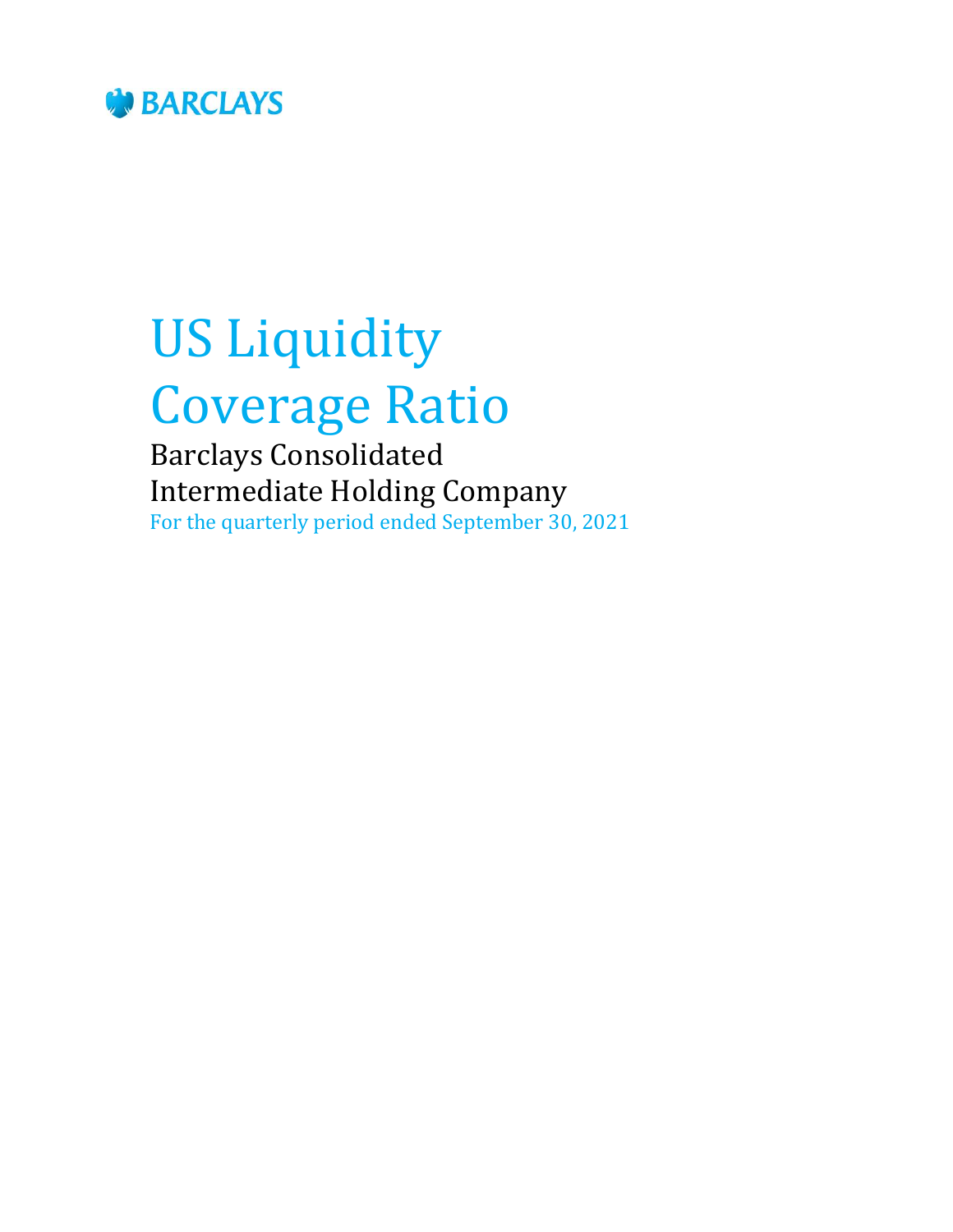#### **Contents**

| Overview                           |    |
|------------------------------------|----|
| US Liquidity Coverage Ratio        | 4  |
| <b>High Quality Liquid Assets</b>  |    |
| <b>Funding Sources</b>             | 8  |
| Derivative and Currency Exposure   | 9  |
| Liquidity Management               | 9  |
| Note on forward-looking statements | 10 |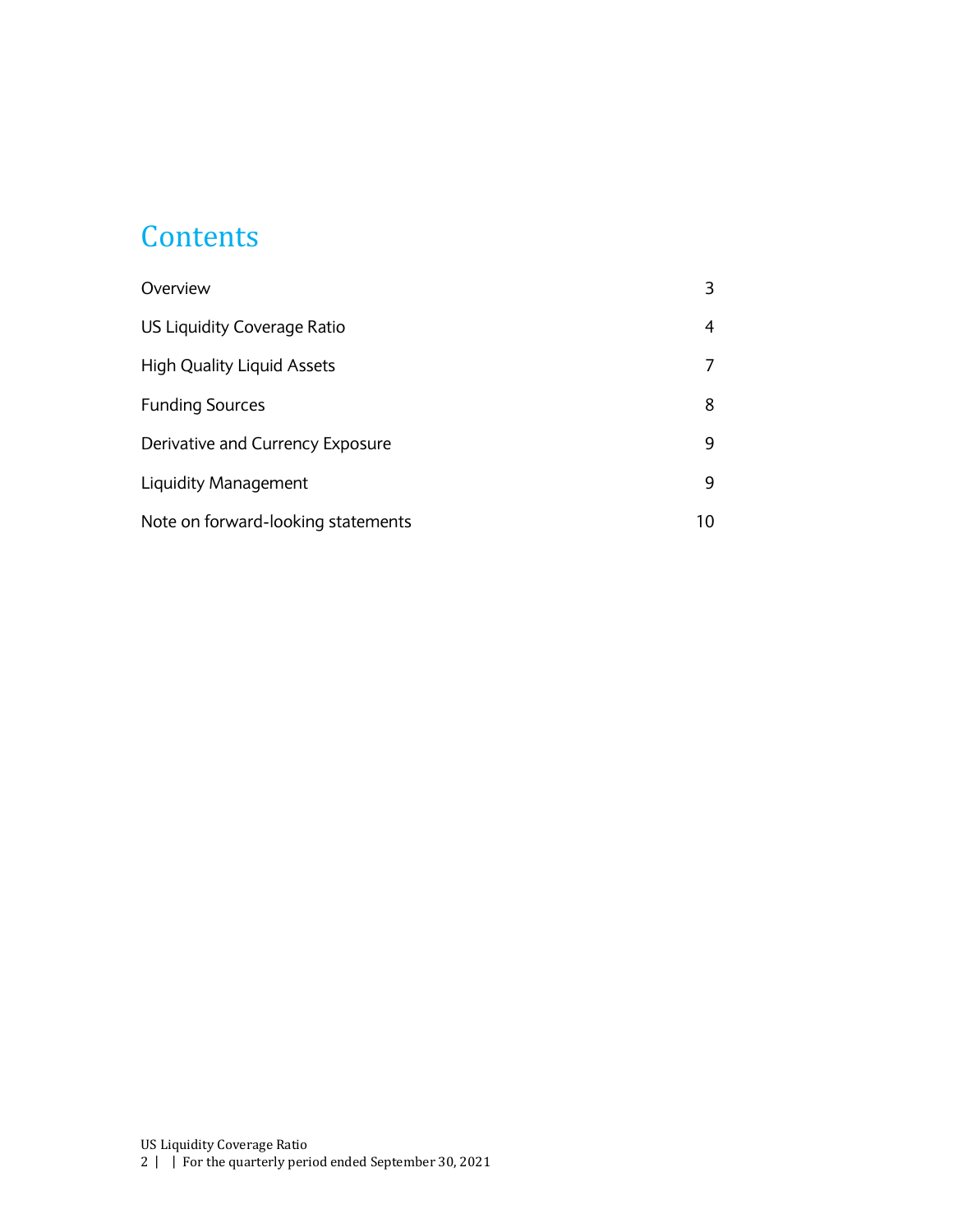#### <span id="page-2-0"></span>Overview

Barclays is a British universal bank. We are diversified by business, by different types of customer and client, and geography. Our businesses include consumer banking and payments operations around the world, as well as a top-tier, full service, global corporate and investment bank, all of which are supported by our service company which provides technology, operations and functional services across the Group. For further information about Barclays, please visit our website home.barclays.

Barclays' US subsidiaries and non-branch businesses are organized under an Intermediate Holding Company (IHC), Barclays US LLC (BUSLLC), in order to meet the legal requirements established by Regulation YY of the Board of Governors of the Federal Reserve System (the Board). The IHC became operational on July 1, 2016 and its key operating subsidiaries include Barclays Capital Inc. (BCI) and Barclays Bank Delaware (BBDE). Barclays Group US Inc. (BGUS) is a bank holding company that holds substantially all of the IHC's subsidiaries. BCI is our Securities and Exchange Commission (SEC) registered securities broker-dealer and Commodity Futures Trading Commission (CFTC) registered Futures Commission Merchant (FCM), and operates key investment banking and capital markets businesses within Barclays' Corporate and Investment Bank Business Offering. BBDE is our US Insured Depository Institution (IDI) regulated by the FDIC, and operates our US Consumer Bank business within Barclays' Cards and Payments business offering.

The IHC has been subject to the US Liquidity Coverage Ratio (LCR) minimum requirement of 100% as of April 1, 2017. In October 2019, the Board, the Office of the Comptroller of the Currency (OCC), and the Federal Deposit Insurance Corporation (FDIC) (collectively, the US Bank Regulators) finalized rules that provide for tailored application of certain capital, liquidity and stress testing requirements across different categories of banking institutions ("Tailoring Rule"). As a Category III IHC with total weighted Short Term Wholesale Funding of less than \$75bn, Barclays' IHC is eligible for a lower minimum LCR net cash outflow requirement of 85%. The IHC LCR for Q3 is reported based on an 85% net cash outflow requirement.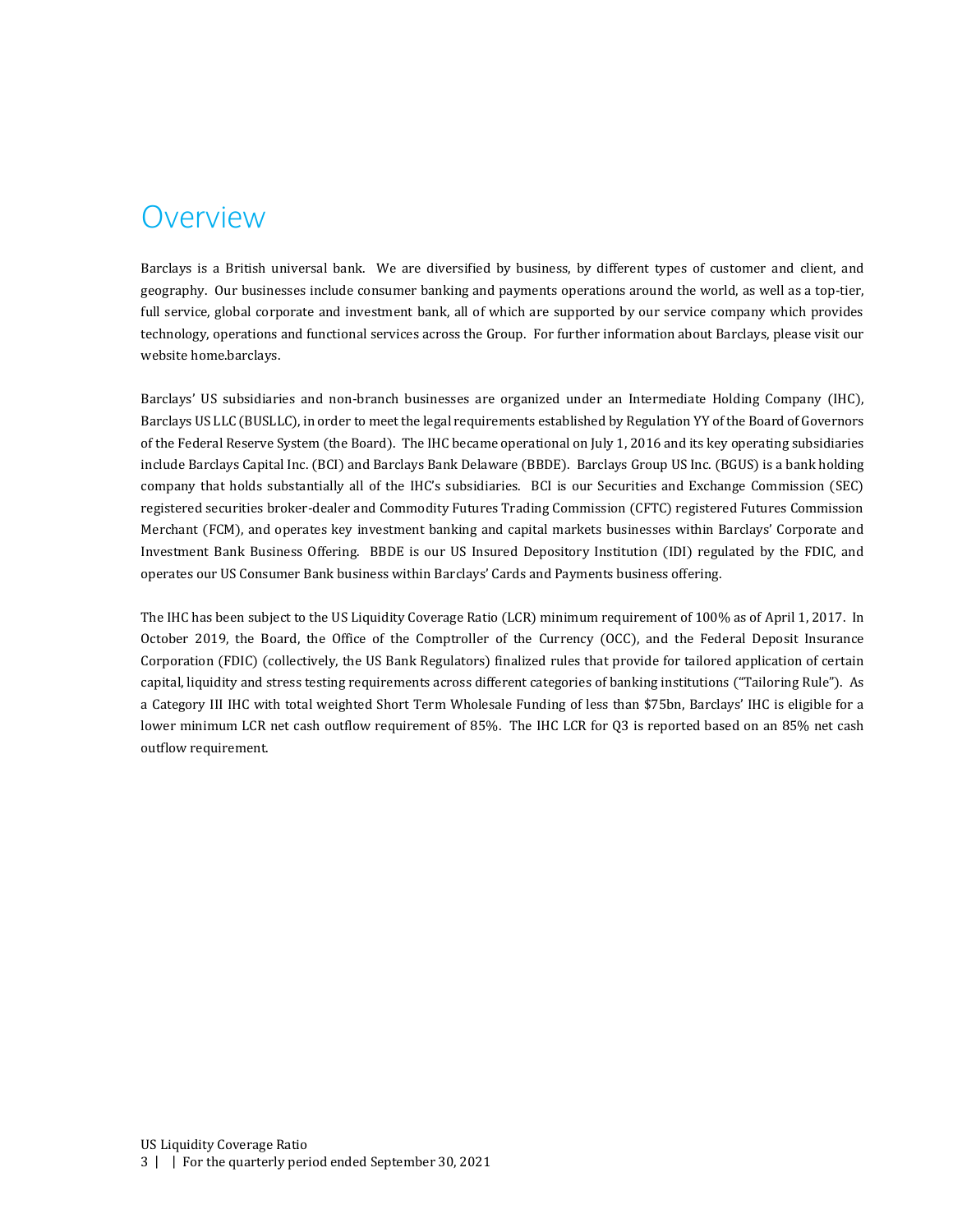# <span id="page-3-0"></span>US Liquidity Coverage Ratio

The LCR is a quantitative liquidity requirement implemented by the US Bank Regulators. It requires each subject company to maintain high-quality liquid assets (HQLA) sufficient to meet its projected total net cash outflows over a 30 calendarday period of significant stress. The calculation of projected total net cash outflows for the LCR is also required to incorporate the difference between the peak day and 30-day cumulative net cash outflow, or a maturity mismatch add-on. The LCR is calculated by dividing HQLA by the total net cash outflows<sup>1</sup>, with a regulatory minimum ratio requirement of 100%.

The HQLA is comprised of Level 1, 2A, and 2B Assets with associated haircuts that are prescribed by the US Bank Regulators. Level 1 Assets include Central Bank reserves, US Treasuries, Agencies, and some Sovereigns and are not subject to a haircut. Level 2A Assets include debt guaranteed by a U.S. government sponsored entity, as well as other Sovereigns, and have a 15% haircut. Level 2B Assets receive a 50% haircut and encompass investment grade debt and Russell 1000 equities. Level 2A and 2B Assets may not comprise more than 40% of the entire buffer, and Level 2B Assets may not comprise more than 15% of the entire buffer. The assets in the buffer must be unencumbered and under Barclays Treasury control. Furthermore, under the LCR rule, the excess amount of HQLA held by BBDE as an IDI subsidiary subject to a minimum LCR requirement is not transferrable to non-bank affiliates and must be excluded from the consolidated IHC's HQLA.

| <b>IHC LCR (\$millions)</b> |                          |
|-----------------------------|--------------------------|
|                             | <b>Quarterly Average</b> |
|                             | Weighted Amount          |
|                             | as of Sep. 30, 2021      |
| HQLA                        | 18,259                   |
| Net cash outflows           |                          |
| (calculated at 85%)         | 8,130                    |
| LCR                         | 225%                     |

The table below summarizes the primary categories of net cash outflows in the LCR calculation. Inflow and outflow products are prescribed per the LCR mapping, and are attributed with explicit weightings largely based on underlying asset quality and counterparty information. Inflows are capped at 75% of total cash outflows. Additionally, secured

1

<sup>1</sup> Barclays IHC qualifies as a Category III institution under the Tailoring Rule, subject to a reduced net cash outflow requirement of 85%. Net cash outflows in this disclosure are reported at the 85% requirement.

<sup>2</sup> The average of the liquidity coverage ratios as calculated under § 249.10(b) for the quarterly period as of September 30, 2021.

US Liquidity Coverage Ratio

<sup>4</sup> | | For the quarterly period ended September 30, 2021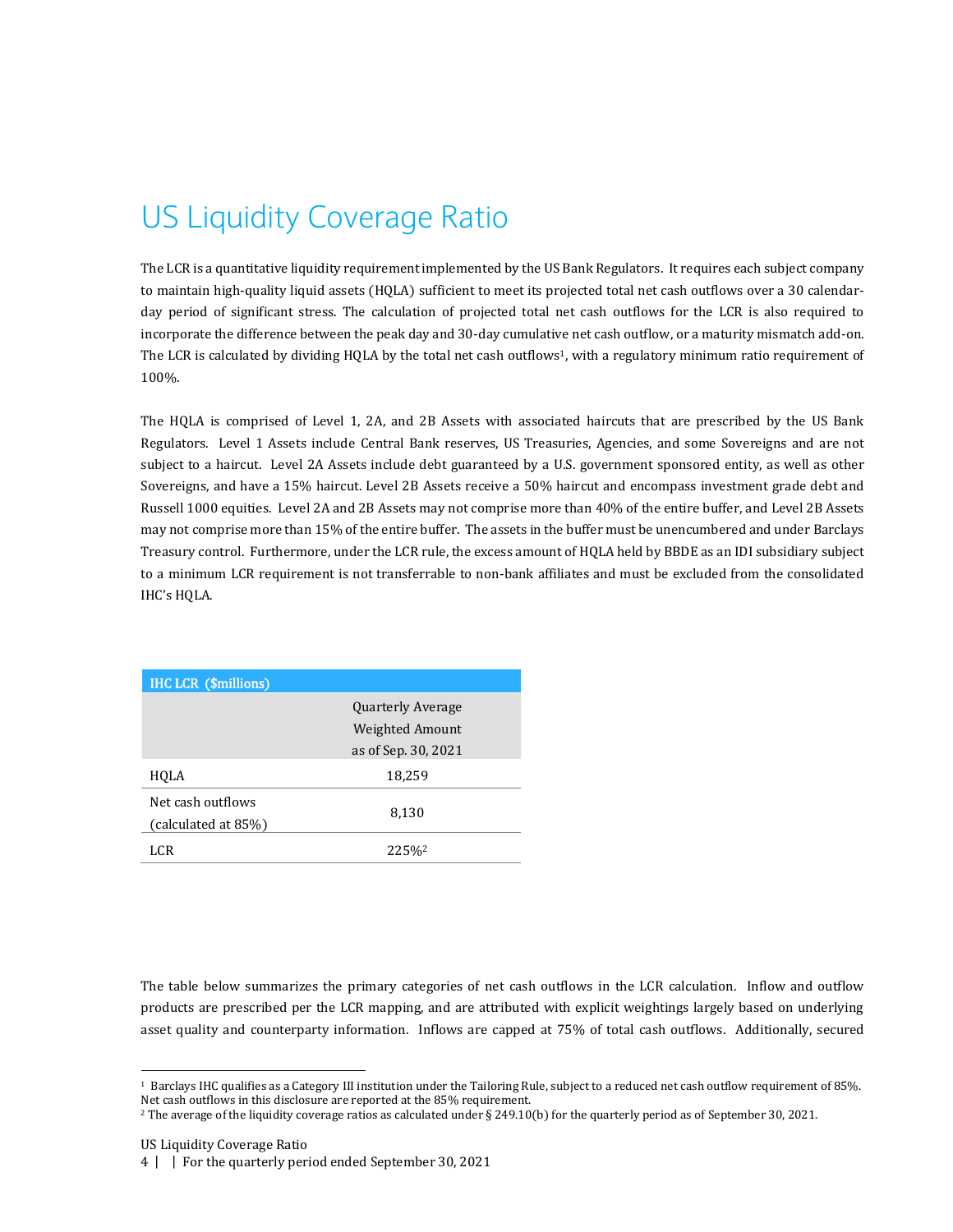lending transactions where the asset has been rehypothecated for greater than 30 days receive a 0% inflow weighting in the calculation.

| <b>LCR Weighting</b>   |                |       |                                                         |
|------------------------|----------------|-------|---------------------------------------------------------|
| <b>Deposit Funding</b> | <b>Minimum</b> | 3%    | Stable deposits, fully insured by the FDIC              |
|                        | Maximum        | 40%   | Partially insured, non-retail deposit, non-<br>brokered |
| Unsecured wholesale    | Minimum        | 5%    | Operational deposits, fully insured by the FDIC         |
| <b>Funding</b>         |                |       |                                                         |
|                        | <b>Maximum</b> | 100%  | Financial, non-operational                              |
|                        |                |       |                                                         |
| Secured wholesale      | Minimum        | $0\%$ | Secured by Level 1 liquid assets, including US          |
| funding/lending        |                |       | Treasuries, Agencies, and Sovereigns.                   |
|                        | Maximum        | 100%  | Secured by Non-HQLA assets                              |

The Board has implemented public disclosure requirements for the LCR to promote market discipline by providing the public with comparable liquidity information about covered companies. The requirement to disclose applies to all depository institution holding companies and covered nonbank financial companies that are subject to the LCR. The disclosure requires a quantitative and qualitative summary on a quarterly basis.

The following table details the Consolidated Barclays IHC LCR for the quarterly period ended September 30, 2021.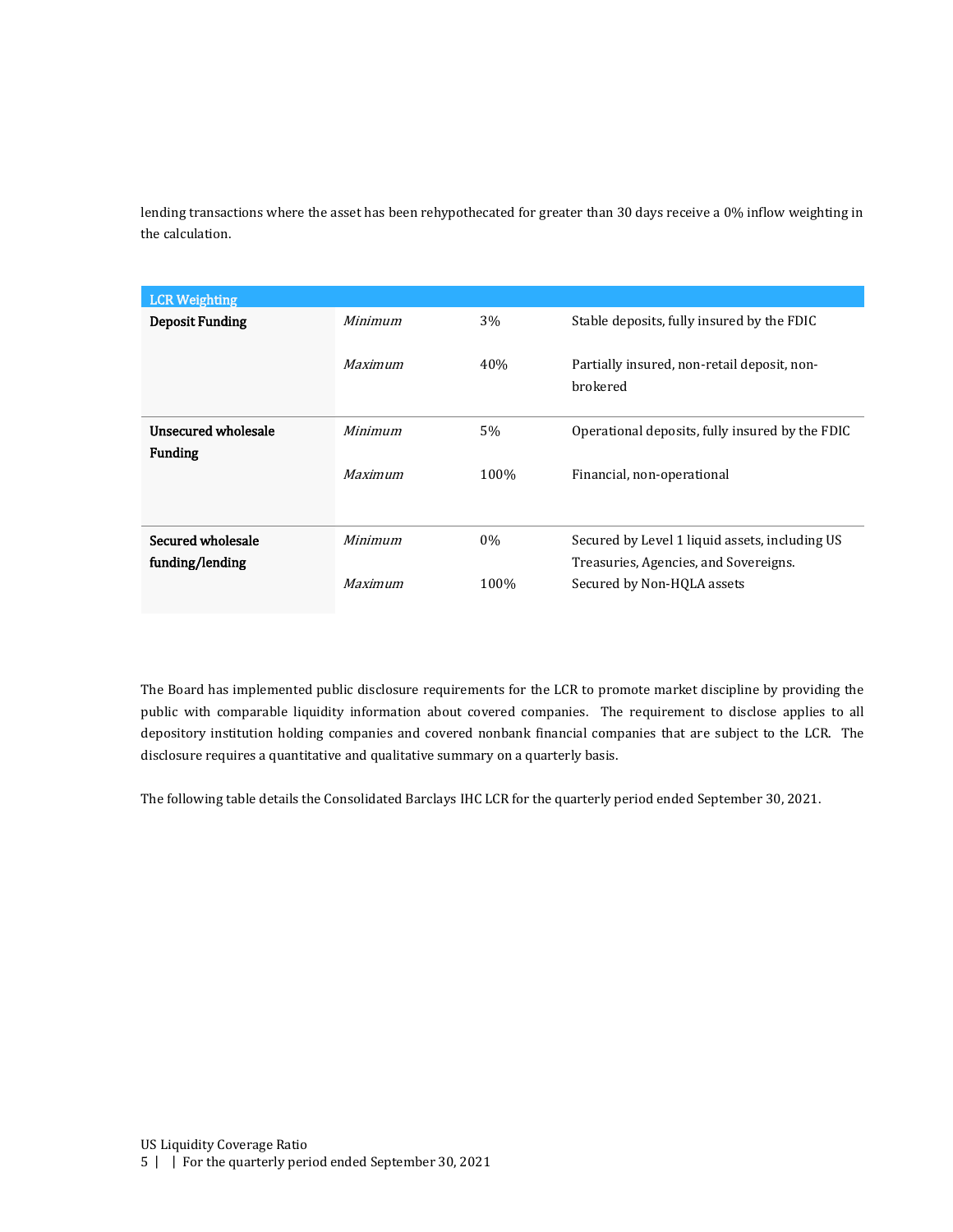|    | 3Q21 Liquidity Coverage Ratio Disclosure                                                                                        |                                 |                                      |
|----|---------------------------------------------------------------------------------------------------------------------------------|---------------------------------|--------------------------------------|
|    | 6/30/2021 to 9/30/2021<br>In Millions of U.S Dollars                                                                            | Average<br>Unweighted<br>Amount | Average<br>Weighted<br><b>Amount</b> |
|    | <b>HIGH-QUALITY LIQUID ASSETS</b>                                                                                               |                                 |                                      |
| 1  | Total eligible high-quality liquid assets (HQLA), of which:                                                                     | 18,686                          | 18,259                               |
| 2  | Eligible Level 1 liquid assets                                                                                                  | 18,676                          | 18,250                               |
| 3  | Eligible level 2A liquid assets                                                                                                 | 10                              | 9                                    |
| 4  | Eligible level 2B liquid assets                                                                                                 | $\mathbf{0}$                    | $\mathbf{0}$                         |
|    | <b>CASH OUTFLOW AMOUNTS</b>                                                                                                     |                                 |                                      |
| 5  | Deposit outflow from retail customers and counterparties, of which:                                                             | 20,484                          | 2,803                                |
| 6  | Stable retail deposit outflow                                                                                                   | $\boldsymbol{0}$                | $\Omega$                             |
| 7  | Other retail funding                                                                                                            | 14,559                          | 1,456                                |
| 8  | Brokered deposit outflow                                                                                                        | 5,925                           | 1,347                                |
| 9  | Unsecured wholesale funding outflow, of which:                                                                                  | 2,511                           | 2,455                                |
| 10 | Operational deposit outflow                                                                                                     | $\boldsymbol{0}$                | $\mathbf{0}$                         |
| 11 | Non-operational funding outflow (incl Wholesale free credits)                                                                   | 2,276                           | 2,221                                |
| 12 | Unsecured debt outflow                                                                                                          | 234                             | 234                                  |
| 13 | Secured wholesale funding and asset exchange outflow, of which:                                                                 | 114,533                         | 27,833                               |
| 14 | Additional outflow requirements, of which:                                                                                      | 2,108                           | 914                                  |
| 15 | Outflow related to derivative exposures and other collateral requirements                                                       | 1,844                           | 650                                  |
| 16 | Outflow related to credit and liquidity facilities including unconsolidated<br>structured transactions and mortgage commitments | 264                             | 264                                  |
| 17 | Other contractual funding obligation outflow                                                                                    | 42                              | 42                                   |
| 18 | Other contingent funding obligations outflow                                                                                    | 0                               | $\bf{0}$                             |
| 19 | <b>TOTAL CASH OUTFLOW</b>                                                                                                       | 139,677                         | 34,048                               |
|    | <b>CASH INFLOW AMOUNTS</b>                                                                                                      |                                 |                                      |
| 20 | Secured lending and asset exchange cash inflow                                                                                  | 132,632                         | 20,748                               |
| 21 | Retail cash inflow                                                                                                              | 202                             | 101                                  |
| 22 | Unsecured wholesale cash inflow                                                                                                 | 2,080                           | 2,080                                |
| 23 | Other cash inflows, of which:                                                                                                   | 2,717                           | 2,717                                |
| 24 | Net derivative cash inflow                                                                                                      | 283                             | 283                                  |
| 25 | Securities cash inflow                                                                                                          | $\boldsymbol{0}$                | $\Omega$                             |
| 26 | Broker-dealer segregated account inflow                                                                                         | 2,434                           | 2,434                                |
| 27 | Other cash inflow                                                                                                               | $\Omega$                        | $\Omega$                             |
| 28 | <b>TOTAL CASH INFLOW</b>                                                                                                        | 137,631                         | 25,646                               |
|    |                                                                                                                                 |                                 | Average<br>Amount <sup>1</sup>       |
| 29 | <b>HQLA AMOUNT</b>                                                                                                              |                                 | 18,259                               |
| 30 | TOTAL NET CASH OUTFLOW AMOUNT EXCLUDING THE MATURITY MISMATCH ADD-ON                                                            |                                 | 8,722                                |
| 31 | <b>MATURITY MISMATCH ADD-ON</b>                                                                                                 |                                 | 842                                  |
| 32 | TOTAL NET CASH OUTFLOW AMOUNT (calculated at 85%)                                                                               |                                 | 8,130                                |
| 33 | <b>LIQUIDITY COVERAGE RATIO (%)</b>                                                                                             |                                 | 225%                                 |

 $^{\rm 1}$  The amounts reported in this column may not equal the calculation of those amounts using component amounts reported in rows  $1\cdot$ 28 due to technical factors such as the application of the level 2 liquid asset caps, the total inflow cap, and for depository institution holding companies subject to subpart G, the application of the modification to total net cash outflows.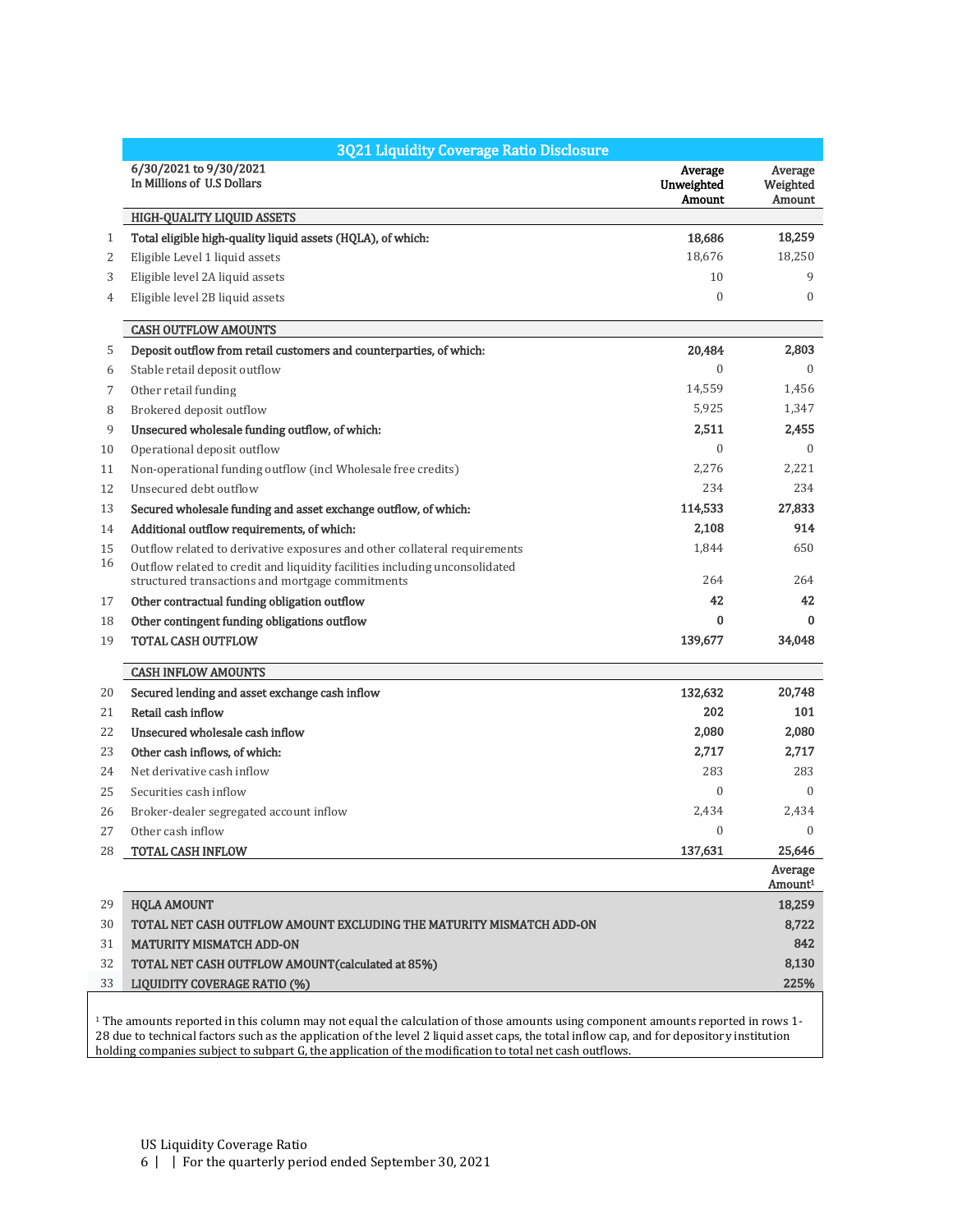Barclays IHC has consistently demonstrated a strong LCR since required to maintain a 100% minimum ratio, with a 3Q21 average of 225%. Secured financing in BCI is the primary driver of IHC's total net cash outflows. The average 3Q21 secured financing stress is 74% of the IHC's total 100% weighted net cash outflows of \$9.6bn. HQLA has averaged \$18.3bn for the quarter, well above the minimum requirement with respect to the total net cash outflows calculated at 85%. BBDE can also contribute to volatility from deposits outflow and fluctuation in reserve balances. BBDE is an IDI subsidiary of the IHC. As such, any surplus HQLA in excess of its standalone regulatory requirement cannot be transferred to non-bank affiliates and is excluded from the IHC HQLA.

The 3Q21 average LCR of 225% increased 3% from the 2Q21 average of 222%. This is primarily driven by the increase in Level 1 HQLA slightly exceeding the increase in secured financing stress outflows from client driven market conditions. The average LCR will fluctuate from period to period due to changes in HQLA and ongoing business activity.

# <span id="page-6-0"></span>High Quality Liquid Assets

The IHC's average HQLA for 3Q21 is \$18.3bn, an increase of \$1.1bn from the prior quarter average of \$17.2bn. The composition of HQLA is mainly Level 1, as it includes US Treasury holdings in the bank's liquidity pool as well as central bank reserves. The stressed and notional balances are largely equivalent since Level 1 HQLA does not receive a haircut.

| HQLA (\$millions) |                          |                          |
|-------------------|--------------------------|--------------------------|
|                   | <b>Quarterly Average</b> | <b>Quarterly Average</b> |
|                   | <b>Unweighted Amount</b> | Weighted Amount          |
|                   | as of Sep. 30, 2021      | as of Sep. 30, 2021      |
| Level 1           | 18,676                   | 18,250                   |
| Level 2A          | 10                       | 9                        |
| Level 2B          | -                        | -                        |
| <b>Total HQLA</b> | 18,686                   | 18,259                   |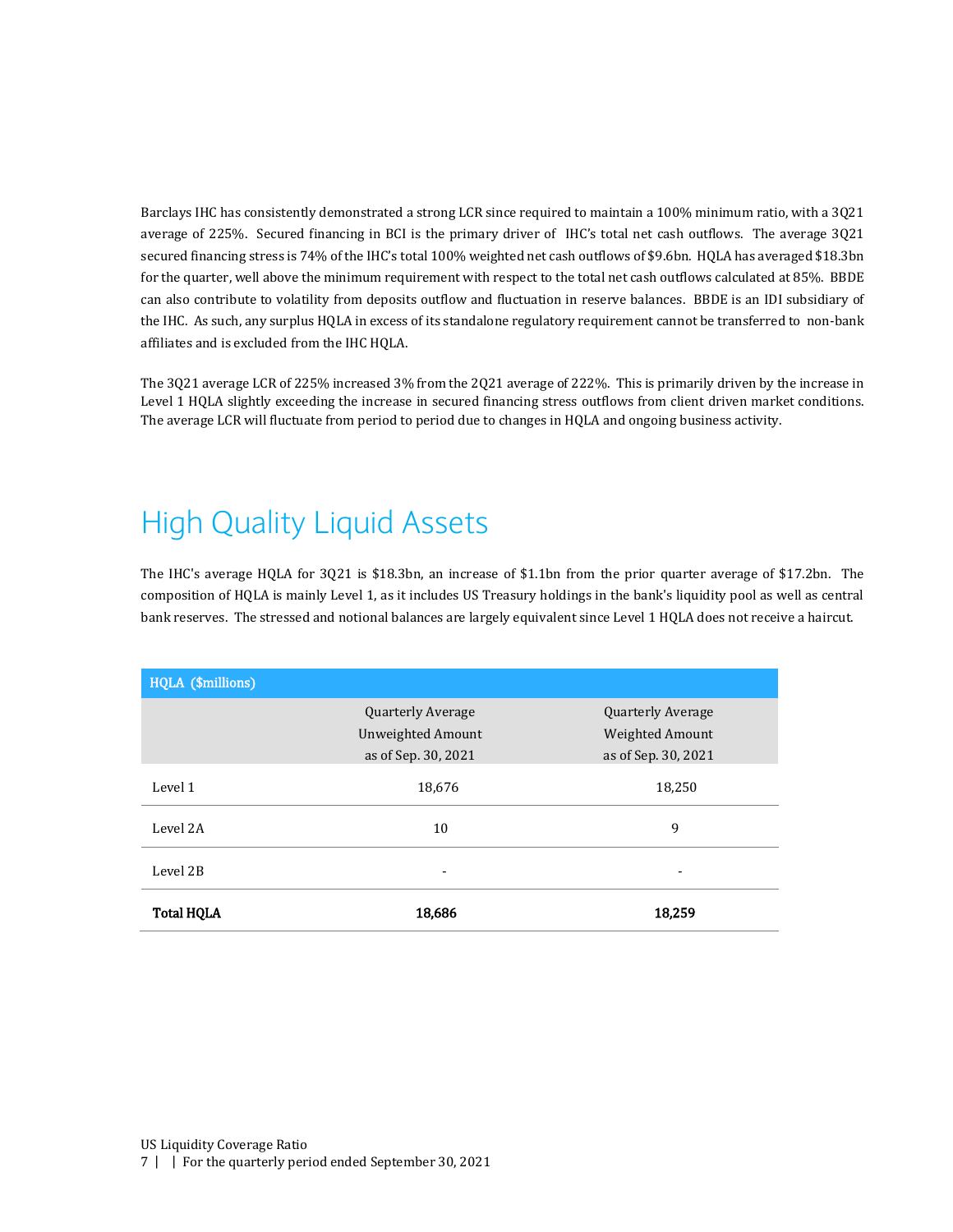# <span id="page-7-0"></span>Funding Sources

The IHC maintains a funding profile that is diversified across a range of funding types and tenors. The IHC closely manages its short and long term liquidity needs and risks in the normal course of business and under different stress scenarios. The primary sources of funding for the IHC are secured funding transactions, senior and subordinated unsecured debt, retail and brokered deposits, a credit card securitization program, and shareholders' equity. Secured funding transactions are mainly collateralized by HQLA securities. The primary usages of secured funding in the IHC are securities borrowing transactions and the funding of the firm's portfolio of investment securities.

Retail and brokered deposit products provide a stable source of funding for the IHC's credit card and consumer loan business operating in BBDE. Additional long-term funding for the bank entity is provided through a credit card securitization program.

Additional unsecured funding needs for the IHC are met through debt and equity issued to the IHC's parent, Barclays Bank PLC (BBPLC) and issuance of commercial paper by IHC's key operating subsidiary BCI. These sources are used to support the cash needs of the IHC's businesses and fund the IHC's liquidity buffer.

Potential liquidity risks associated with the IHC's sources of funding are monitored and mitigated by the IHC's HQLA liquidity buffer. These risks are managed as part of Barclays Liquidity Risk Appetite (LRA), which accounts for potential liquidity needs under a range of stress scenarios and over different time horizons.

| <b>Unsecured LCR Outflows and Inflows (\$millions)</b>       |                                                            |                                                       |
|--------------------------------------------------------------|------------------------------------------------------------|-------------------------------------------------------|
|                                                              | <b>Quarterly Average</b><br><b>Unweighted Amount as of</b> | <b>Quarterly Average</b><br><b>Weighted Amount as</b> |
| <b>Outflows</b>                                              | Sep. 30, 2021                                              | of Sep. 30 2021                                       |
| Deposit outflow from retail customers and counterparties, of |                                                            |                                                       |
| which:                                                       | 20,484                                                     | 2,803                                                 |
| Other retail funding outflow                                 | 14,559                                                     | 1,456                                                 |
| Brokered deposit outflow                                     | 5,925                                                      | 1,347                                                 |
| Unsecured wholesale funding outflow, of which:               | 2,511                                                      | 2,455                                                 |
| Non-operational funding outflow (incl. Wholesale             |                                                            |                                                       |
| free credits)                                                | 2,276                                                      | 2,221                                                 |
| Unsecured debt outflow                                       | 234                                                        | 234                                                   |
| <b>Inflows</b>                                               |                                                            |                                                       |
| Retail cash inflow                                           | 202                                                        | 101                                                   |
| Unsecured wholesale cash inflow                              | 2,080                                                      | 2,080                                                 |

US Liquidity Coverage Ratio

8 | | For the quarterly period ended September 30, 2021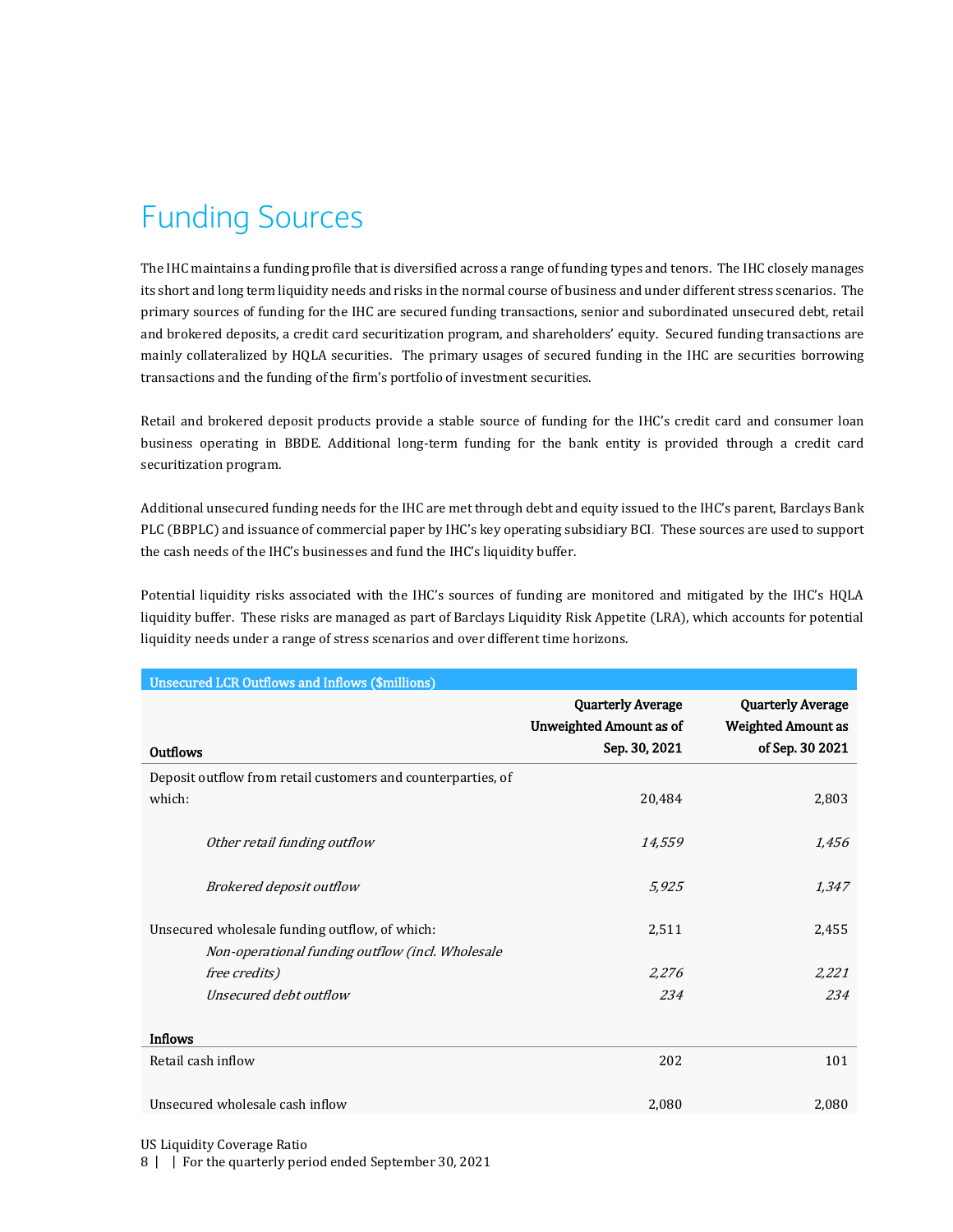#### <span id="page-8-0"></span>Derivative and Currency Exposure

The IHC has limited principal exposure to derivatives instruments, as a majority of principal derivatives are booked in entities outside of the IHC. BCI holds direct membership with multiple US clearinghouses and provides agency clearing services for OTC cleared derivatives and exchange traded derivatives, including US listed equity options. Collateral calls on BCI arise from initial and variation margin requirements calculated by the clearinghouses.

The US LCR is calculated and reported on a consolidated basis in a common currency, USD. The majority of assets and liabilities in the IHC are USD denominated, however currency exposure may arise when assets and liabilities are not matched in the same currency. When this occurs, Treasury rebalances these currencies as necessary.

#### <span id="page-8-1"></span>Liquidity Management

The efficient management of liquidity is essential to retain the confidence of the financial markets. LCR is an indicator of an entity's ability to meet liquidity needs over a 30-day period of significant liquidity stress. Barclays Treasury continuously monitors its internally developed stress tests as well as the LCR to maintain adherence to internal limits and external regulatory requirements.

Barclays' management of funding and liquidity in the US is bound by limits that support the LRA. The LRA is set by the board of Barclays in line with Barclays' Enterprise Risk Management Framework (ERMF). Treasury actively manages funding and liquidity within the limit framework, leveraging early warning indicators (EWIs), targets, and triggers to keep US-based legal entities, branches, and businesses within the established risk appetite.

The Treasury Risk function is an independent review function responsible for the governance of the liquidity risk mandate defined by the Barclays board. Barclays' comprehensive control framework for managing liquidity risk is designed to deliver the appropriate term and structure of funding consistent with the LRA.